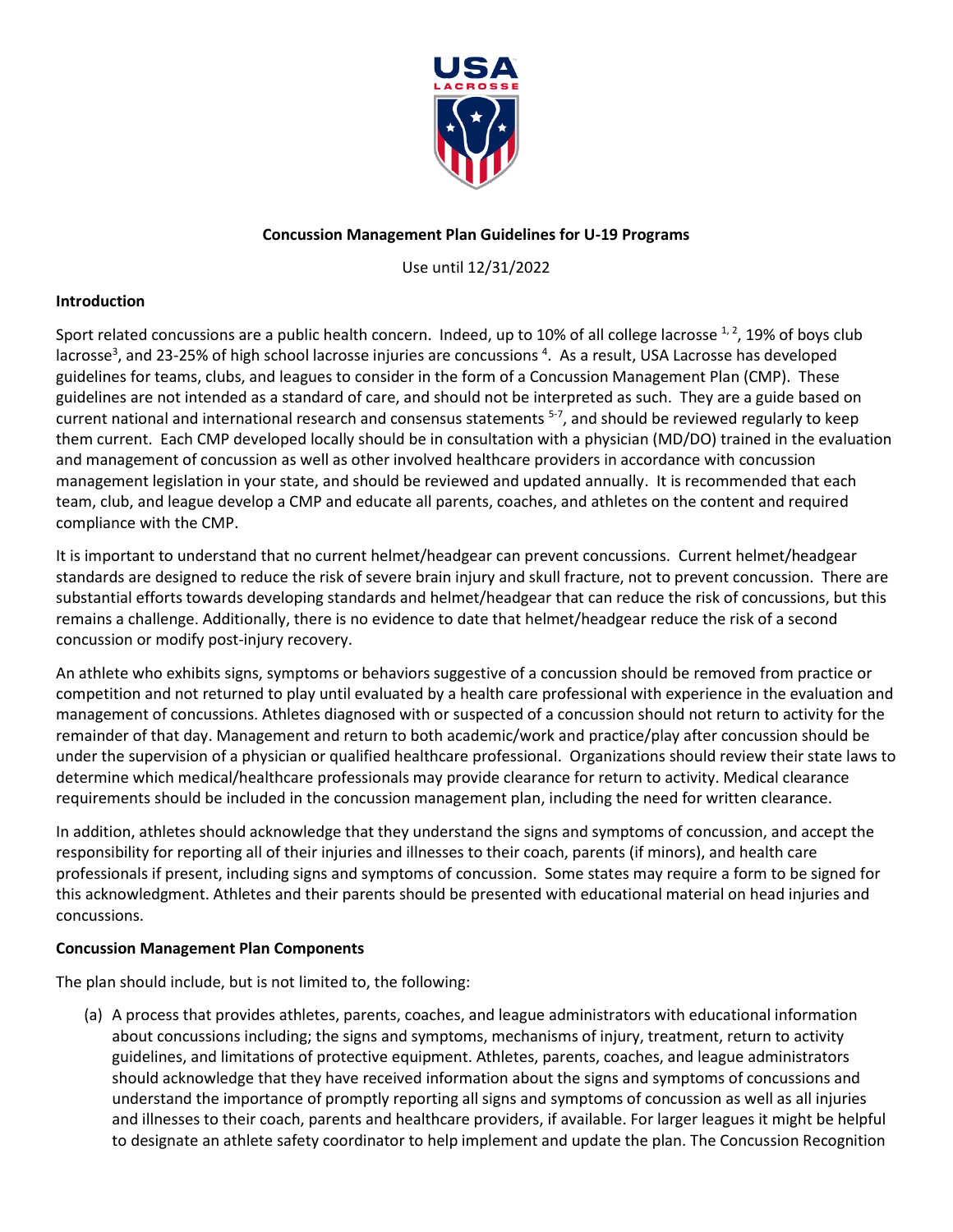

Tool <sup>[8](#page-4-5)</sup> developed by the International Concussion in Sport Group (CISG) Consensus Statement as well as the information developed by the Center for Disease Control (CDC) (https://www.cdc.gov/headsup/basics/concussion\_whatis.html) are useful resources.

- (b) A process that provides athletes, parents, coaches and league administrators with educational information about concussions, including how academic and work activities might be affected by the concussion and how to incorporate a "return to learn" strategy as a component of the return to sport progression.
- (c) A process that removes an athlete who exhibits signs, symptoms or behaviors suggestive of a concussion from athletic activities (e.g., competition, practice, conditioning sessions) and does not allow return to play until that athlete is evaluated and cleared (in writing) by a healthcare professional with experience in the evaluation and management of concussions and who is authorized to do so in the state in which they are practice.
- (d) A policy that precludes an athlete diagnosed with a concussion from returning to athletic activity (e.g., competition, practice, conditioning sessions) for at least the remainder of that calendar day in which the inciting event occurred.
- (e) A policy that provides a multi-step outline of the return-to-play and return to academic work progression, how it will be managed and what players, coaches and parents should expect if there is a concussion diagnosis.

## **Typical Elements of a Concussion Management Plan**

A statement of unequivocal support from organization leadership for the CMP, including strict adherence to the reporting, removal from play, and educational requirements. The plan should include a date to indicate the organization and its consulting medical professionals have reviewed the plan within the past twelve months.

#### **An accepted Definition of a Concussion**

Although many definitions of concussion exist, we find the one reference below from the 5th International Concussion in Sport Conference (2017[\)](#page-4-4)<sup>5</sup>, to be the most useful:

"Sport related concussion (SRC) is a traumatic brain injury induced by biomechanical forces. Several common features that may be utilized in clinically defining the nature of a concussive head injury include:

- (a) SRC may be caused either by a direct blow to the head, face, neck or elsewhere on the body with an impulsive force transmitted to the head.
- (b) SRC typically results in the rapid onset of short-lived impairment of neurological function that resolves spontaneously. However, in some cases, symptoms and signs may evolve over a number of minutes to hours.
- (c) SRC may result in neuropathological changes, but the acute clinical signs and symptoms largely reflect a functional disturbance rather than a structural injury and, as such, no abnormality is seen on standard structural neuroimaging studies.
- (d) SRC results in a range of clinical signs and symptoms that may or may not involve loss of consciousness. Resolution of the clinical and cognitive features typically follows a sequential course. However, in some cases symptoms may be prolonged. The clinical signs and symptoms cannot be explained by drug, alcohol, or medication use, other injuries (such as cervical injuries, peripheral vestibular dysfunction, etc.) or other comorbidities (e.g., psychological factors or coexisting medical conditions).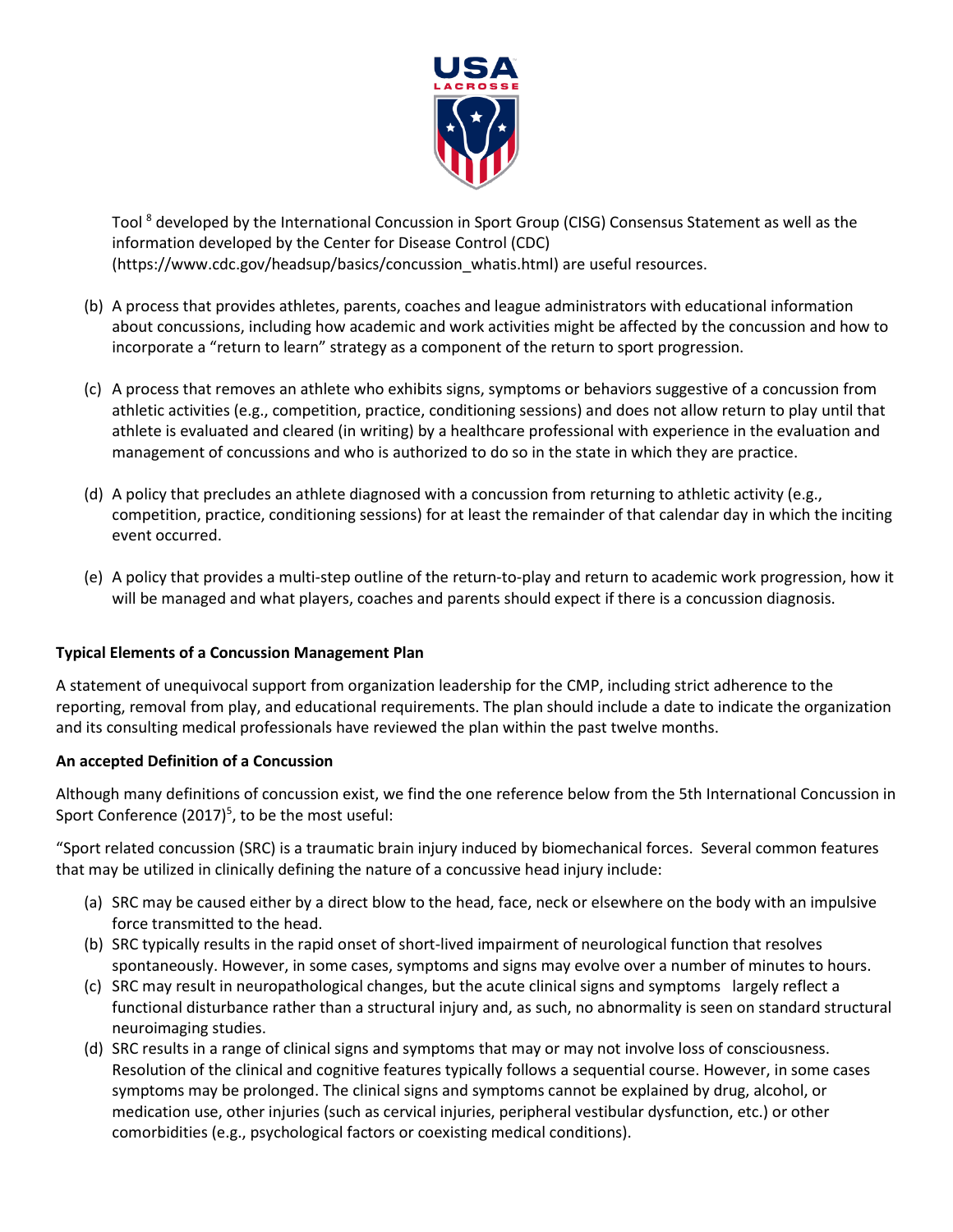

# **Signs and Symptoms of a Concussion**

Those suggested by the Centers for Disease Control in their lacrosse specific Heads-Up materials:

*Signs Observed by Others following a direct or indirect blow to the head:*

- Appears dazed or stunned
- Is confused about assignment or position
- Forgets an instruction
- Is unsure of game, score or opponent
- Moves clumsily
- Answers questions slowly
- Loses consciousness (even briefly)
- Shows mood, behavior or personality changes
- Can't recall events prior to hit or fall
- Can't recall events after hit or fall

*Symptoms Reported by Athlete following a direct or indirect blow to the head:*

- Headache or "pressure" in head
- Nausea or vomiting
- Balance problems or dizziness
- Double or blurry vision
- Sensitivity to light or noise
- Feeling sluggish, hazy, foggy, or groggy
- Concentration or memory problems
- Confusion
- Does not "feel right" or is "feeling down

# **Preseason Baseline Testing**

Pre-participation baseline evaluation should be encouraged, if available. This ideally includes a baseline physical examination as well as a review of the athlete's history of prior injuries, co-existing medical issues (e.g., history of migraines, learning disabilities, mental health issues, as well as a baseline evaluation of symptoms, cognitive and neurologic function, including balance). Though not essential, it may be useful to include more sophisticated neuropsychological testing, but only if these tests are performed in a supervised, controlled setting along with post injury interpretation by those experienced in interpreting neuropsychological tests. This information should be managed by the athlete's healthcare provider so that it is available for appropriate post injury evaluation, should it be necessary.

## **Evaluation**

An athlete exhibiting signs and symptoms of a concussion should be removed from play immediately and evaluated by a healthcare provider with experience in concussion assessment and management. A brief standardized screening tool; assessing symptoms, cognitive and neurologic function including balance (e.g., SCAT5<sup>[9](#page-4-6)</sup> or child SCAT5<sup>[10](#page-4-7)</sup>) should be used by the healthcare provider. Any athlete who is diagnosed with a concussion shall not return to activity for the remainder of that day and be referred to a physician or qualified healthcare professional. Assessment of the athlete will be conducted at time intervals as determined by his or her healthcare provider. The athlete will not be allowed to return to activity until cleared (in writing) by an appropriate healthcare provider as defined and authorized by state legislation.

## **Referral to Emergency Department**

Each club, team, or league should have an Emergency Action Plan (EAP) in place for each of the play and practice venues, each of which incorporates the CMP. Teams or clubs traveling to new venues should obtain and review in advance the site specific EAP from the host. Should an athlete experience deterioration of level of consciousness, decreasing neurologic function, and/or exhibit signs and symptoms associated with a severe head or neck injury, consideration for a more serious brain injury such as intracranial hemorrhage, skull fracture, or cervical spine compromise should be considered, and the EAP should be activated.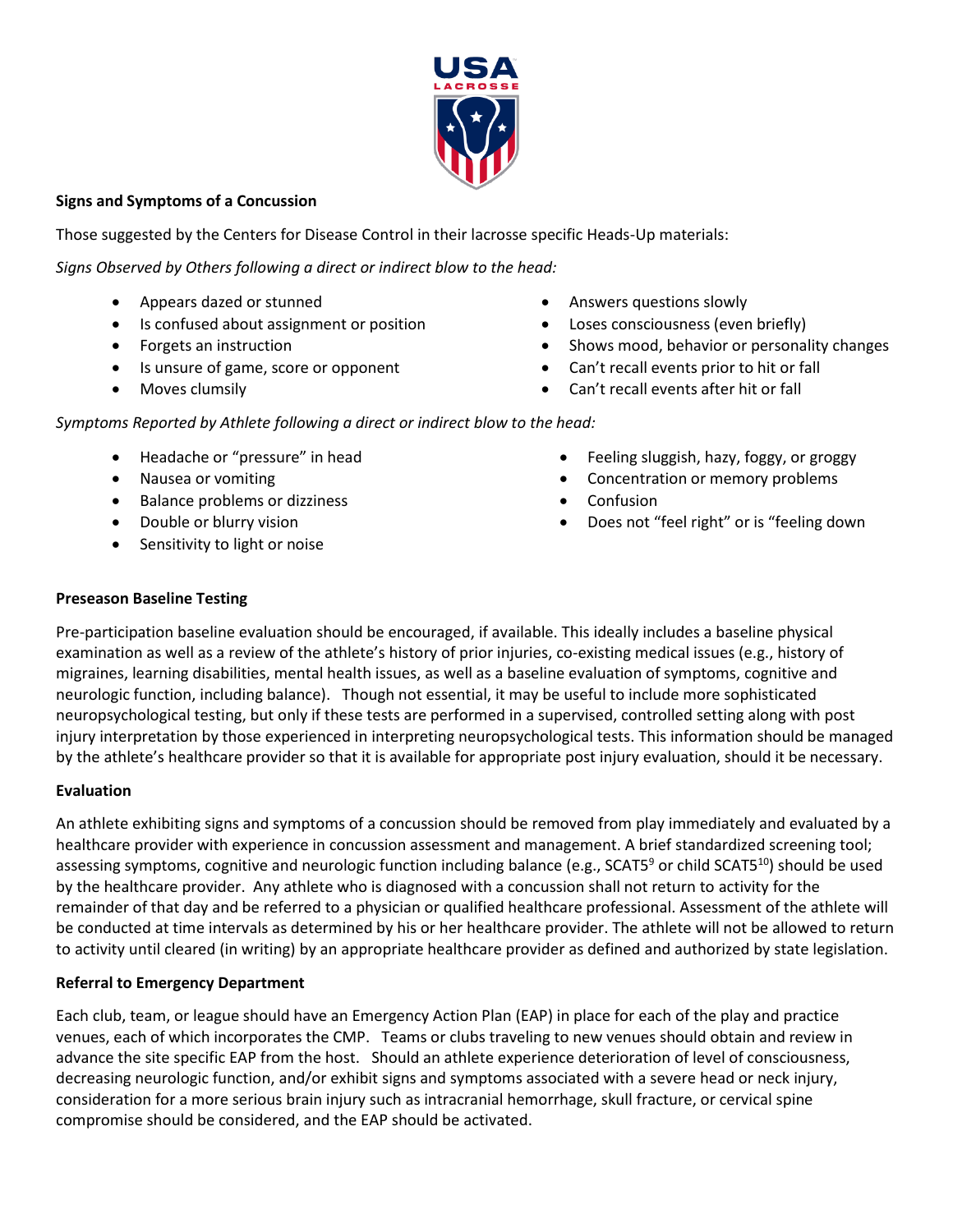

#### **Return to Physical Activity**

Current recommendations suggest that athletes diagnosed with a concussion should engage in relative rest (no exacerbation of existing symptoms or development of new symptoms) both physically and cognitively for an initial period of 24-48 hours, and should not return to contact sport activities until they are back to their baseline level of symptoms, cognitive function and balance. Prolonged rest is NOT recommended and may prolong recovery. After an initial period of rest, the athlete may resume low level activities that do not aggravate their symptoms and a graduated return to sport strategy can be followed under the guidance of a healthcare professional. The athlete should gradually increase their level of exertion and risk for contact and be followed for the development of any new symptoms or complications. Written documentation from the healthcare provider should be maintained by the league administrator or designated athlete safety coordinator for the return to sport progression. The return to sport strategy from the CISG is provided in Table 1. The return to play progression is individualized, incorporating the athlete's medical history related to the specific injury (e.g., the nature, burden and duration of symptoms, prior concussion history, history of migraines, learning disabilities, depression/anxiety) as well as how the athlete responds to each step of the progression. There is no definitive timeline for return-to-play and "cookbook" approaches are not recommended.

| <b>Stage</b>   | Aim                         | <b>Activity</b>                                                                                                 | <b>Goal of each step</b>                                             |
|----------------|-----------------------------|-----------------------------------------------------------------------------------------------------------------|----------------------------------------------------------------------|
| 1              | Symptom-limited<br>activity | Daily activities that do not provoke<br>symptoms                                                                | Gradual reintroduction of work/school activities                     |
| $\overline{2}$ | Light aerobic<br>exercise   | Walking or stationary cycling at slow to<br>medium pace. No resistance training                                 | Increase heart rate                                                  |
| 3              | Sport-specific<br>exercise  | Running or skating drills. No head impact<br>activities                                                         | Add movement                                                         |
| 4              | drills                      | Non-contact training Harder training drills, e.g., passing drills.<br>May start progressive resistance training | Exercise, coordination and increased thinking                        |
| 5              |                             | Full contact practice Following medical clearance, participate in<br>normal training activities                 | Restore confidence and assess functional skills<br>by coaching staff |
| 6              | Return to sport             | Normal game play                                                                                                |                                                                      |

## **Table 1. Graduated return-to-sport (RTS) strategy [5](#page-4-4)**

• NOTE: An initial period of 24–48 hours of both relative physical rest and cognitive rest is recommended before beginning the RTS progression. There should be at least 24 hours (or longer) for each step of the progression. If any symptoms worsen during exercise, the athlete should go back to the previous step. Resistance training should be added only in the later stages (stage 3 or 4 at the earliest). If symptoms are persistent (e.g., more than 10–14 days in adults or more than 1 month in children), the athlete should be referred to a healthcare professional who is an expert in the management of concussion.